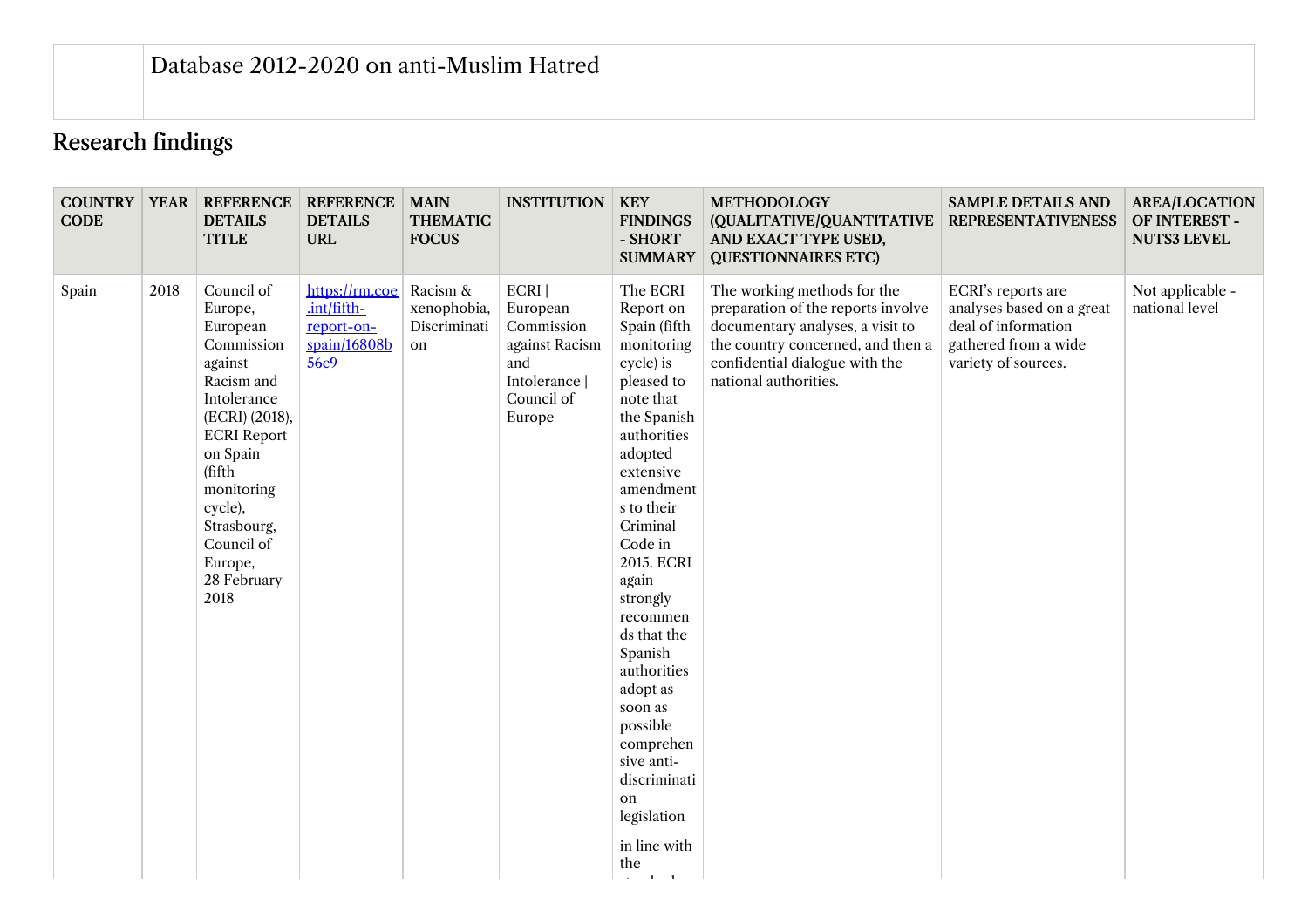| laid down<br>in $\S\S 4$ to $17$<br>of its<br>General<br>Policy<br>Recommen<br>dation No.<br>$7.$ ECRI $\,$<br>recommen<br>ds that the<br>authorities:<br>- Take $\,$<br>urgent<br>steps to set<br>$\,$ up an<br>independen<br>t equality<br>body or to<br>ensure that<br>the Council<br>for the<br>$\bf Elimination$<br>of Racial<br>and Ethnic<br>Discriminat<br>ion is fully<br>independen<br>t and<br>provided<br>with the<br>competenc<br>es and<br>powers<br>outlined in<br>$\ensuremath{\textup{ECRI}'}\xspace$ s<br>General<br>Policy<br>Recommen<br>dations No.<br>$2$ and 7. $\,$<br>- Update $\,$<br>and extend<br>their anti-<br>racism<br>etratoru on |  |  |  | standards |  |  |
|--------------------------------------------------------------------------------------------------------------------------------------------------------------------------------------------------------------------------------------------------------------------------------------------------------------------------------------------------------------------------------------------------------------------------------------------------------------------------------------------------------------------------------------------------------------------------------------------------------------------------------------------------------------------|--|--|--|-----------|--|--|
|                                                                                                                                                                                                                                                                                                                                                                                                                                                                                                                                                                                                                                                                    |  |  |  |           |  |  |
|                                                                                                                                                                                                                                                                                                                                                                                                                                                                                                                                                                                                                                                                    |  |  |  |           |  |  |
|                                                                                                                                                                                                                                                                                                                                                                                                                                                                                                                                                                                                                                                                    |  |  |  |           |  |  |
|                                                                                                                                                                                                                                                                                                                                                                                                                                                                                                                                                                                                                                                                    |  |  |  |           |  |  |
|                                                                                                                                                                                                                                                                                                                                                                                                                                                                                                                                                                                                                                                                    |  |  |  |           |  |  |
|                                                                                                                                                                                                                                                                                                                                                                                                                                                                                                                                                                                                                                                                    |  |  |  |           |  |  |
|                                                                                                                                                                                                                                                                                                                                                                                                                                                                                                                                                                                                                                                                    |  |  |  |           |  |  |
|                                                                                                                                                                                                                                                                                                                                                                                                                                                                                                                                                                                                                                                                    |  |  |  |           |  |  |
|                                                                                                                                                                                                                                                                                                                                                                                                                                                                                                                                                                                                                                                                    |  |  |  |           |  |  |
|                                                                                                                                                                                                                                                                                                                                                                                                                                                                                                                                                                                                                                                                    |  |  |  |           |  |  |
|                                                                                                                                                                                                                                                                                                                                                                                                                                                                                                                                                                                                                                                                    |  |  |  |           |  |  |
|                                                                                                                                                                                                                                                                                                                                                                                                                                                                                                                                                                                                                                                                    |  |  |  |           |  |  |
|                                                                                                                                                                                                                                                                                                                                                                                                                                                                                                                                                                                                                                                                    |  |  |  |           |  |  |
|                                                                                                                                                                                                                                                                                                                                                                                                                                                                                                                                                                                                                                                                    |  |  |  |           |  |  |
|                                                                                                                                                                                                                                                                                                                                                                                                                                                                                                                                                                                                                                                                    |  |  |  |           |  |  |
|                                                                                                                                                                                                                                                                                                                                                                                                                                                                                                                                                                                                                                                                    |  |  |  |           |  |  |
|                                                                                                                                                                                                                                                                                                                                                                                                                                                                                                                                                                                                                                                                    |  |  |  |           |  |  |
|                                                                                                                                                                                                                                                                                                                                                                                                                                                                                                                                                                                                                                                                    |  |  |  |           |  |  |
|                                                                                                                                                                                                                                                                                                                                                                                                                                                                                                                                                                                                                                                                    |  |  |  |           |  |  |
|                                                                                                                                                                                                                                                                                                                                                                                                                                                                                                                                                                                                                                                                    |  |  |  |           |  |  |
|                                                                                                                                                                                                                                                                                                                                                                                                                                                                                                                                                                                                                                                                    |  |  |  |           |  |  |
|                                                                                                                                                                                                                                                                                                                                                                                                                                                                                                                                                                                                                                                                    |  |  |  |           |  |  |
|                                                                                                                                                                                                                                                                                                                                                                                                                                                                                                                                                                                                                                                                    |  |  |  |           |  |  |
|                                                                                                                                                                                                                                                                                                                                                                                                                                                                                                                                                                                                                                                                    |  |  |  |           |  |  |
|                                                                                                                                                                                                                                                                                                                                                                                                                                                                                                                                                                                                                                                                    |  |  |  |           |  |  |
|                                                                                                                                                                                                                                                                                                                                                                                                                                                                                                                                                                                                                                                                    |  |  |  |           |  |  |
|                                                                                                                                                                                                                                                                                                                                                                                                                                                                                                                                                                                                                                                                    |  |  |  |           |  |  |
|                                                                                                                                                                                                                                                                                                                                                                                                                                                                                                                                                                                                                                                                    |  |  |  |           |  |  |
|                                                                                                                                                                                                                                                                                                                                                                                                                                                                                                                                                                                                                                                                    |  |  |  |           |  |  |
|                                                                                                                                                                                                                                                                                                                                                                                                                                                                                                                                                                                                                                                                    |  |  |  |           |  |  |
|                                                                                                                                                                                                                                                                                                                                                                                                                                                                                                                                                                                                                                                                    |  |  |  |           |  |  |
|                                                                                                                                                                                                                                                                                                                                                                                                                                                                                                                                                                                                                                                                    |  |  |  |           |  |  |
|                                                                                                                                                                                                                                                                                                                                                                                                                                                                                                                                                                                                                                                                    |  |  |  |           |  |  |
|                                                                                                                                                                                                                                                                                                                                                                                                                                                                                                                                                                                                                                                                    |  |  |  |           |  |  |
|                                                                                                                                                                                                                                                                                                                                                                                                                                                                                                                                                                                                                                                                    |  |  |  |           |  |  |
|                                                                                                                                                                                                                                                                                                                                                                                                                                                                                                                                                                                                                                                                    |  |  |  |           |  |  |
|                                                                                                                                                                                                                                                                                                                                                                                                                                                                                                                                                                                                                                                                    |  |  |  |           |  |  |
|                                                                                                                                                                                                                                                                                                                                                                                                                                                                                                                                                                                                                                                                    |  |  |  |           |  |  |
|                                                                                                                                                                                                                                                                                                                                                                                                                                                                                                                                                                                                                                                                    |  |  |  |           |  |  |
|                                                                                                                                                                                                                                                                                                                                                                                                                                                                                                                                                                                                                                                                    |  |  |  |           |  |  |
|                                                                                                                                                                                                                                                                                                                                                                                                                                                                                                                                                                                                                                                                    |  |  |  |           |  |  |
|                                                                                                                                                                                                                                                                                                                                                                                                                                                                                                                                                                                                                                                                    |  |  |  |           |  |  |
|                                                                                                                                                                                                                                                                                                                                                                                                                                                                                                                                                                                                                                                                    |  |  |  |           |  |  |
|                                                                                                                                                                                                                                                                                                                                                                                                                                                                                                                                                                                                                                                                    |  |  |  |           |  |  |
|                                                                                                                                                                                                                                                                                                                                                                                                                                                                                                                                                                                                                                                                    |  |  |  |           |  |  |